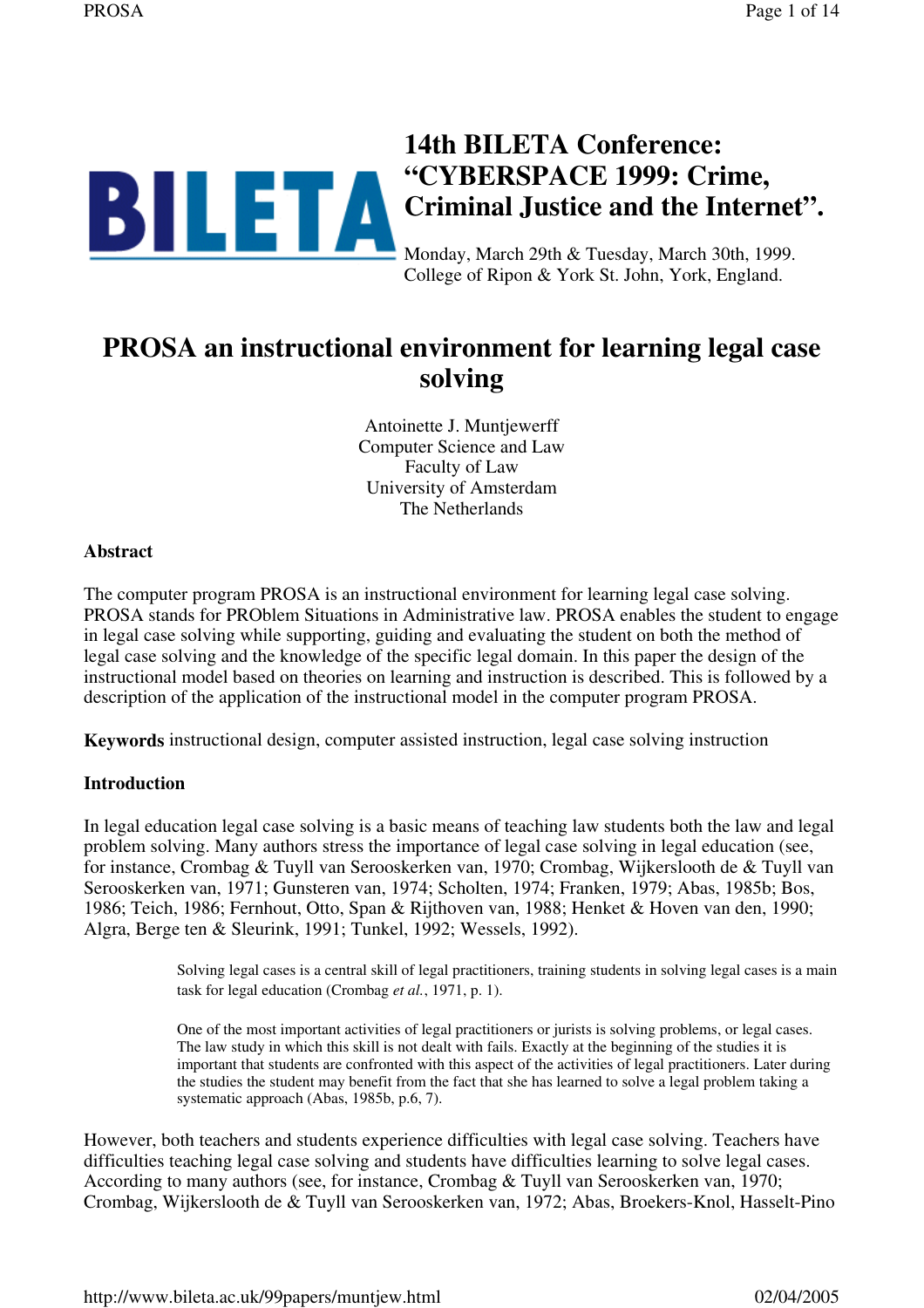van & Loenhoud-de Wolf van, 1985a; Abas, 1985b; Crombag, Wijkerslooth de & Cohen, 1977; Henket & Hoven van den, 1990; Tunkel, 1992) the main reason for these difficulties is the lack of systematic instruction.

Tunkel (1992) describes it as follows.

If you ask experienced practitioners how they learned to tackle legal problems and to find the appropriate law, the chances are they will say 'trial and error', 'hit and miss', 'jumping in at the deep end', or similar vague expressions. The probability is that they never actually 'learned' it at all, in the sense of being taught. (............) very few law students get much systematic instruction or testing in the ability to use the daily, routine, apparatus of the law; and in the technique of problem solving (Tunkel, 1992, introduction).

These observations demand the design of systematic instruction for supporting the learning of legal case solving. Therefor a principled approach for designing instruction to support the learning of legal case solving is suggested. Such a principled approach may result in a coherent and consistent instructional model. Choices made in the instructional design process are well founded and difficulties and mistakes can be accounted for (Warries & Pieters, 1994). Criteria were formulated to be able to select a theoretical basis for the design of the instructional model. The first criterion reads that an instructional model should be based on an explicit description of learning. The learning theoretical approach that has been selected is described first. This is followed by the description of the approach selected to account for the relation between learning and instruction. Then the approach that accounts for arranging the actual instruction is described. Motivational factors must be taken into account as well, therefor the approach selected to account for the relation between motivational issues and learning and to account for evoking and sustaining motivation within instruction is described. The theoretical approaches described are applied to the design of the instructional computer program PROSA for supporting the learning of legal case solving. To become an experienced legal case solver the student should be able to practice legal case solving over and over again. During practicing legal case solving the student should be able to ask for immediate support and to be able to receive immediate feedback. The ideal situation is that a teacher is available for every student, monitoring the student during practicing and providing support where necessary. However, this being not feasible, the second best situation is to offer the student computer assisted support. Projects in computer assisted legal instruction on legal case solving are, for instance, Fernhout**,** Cohen, Crombag, Pinckaers & Temme (1987), Fernhout, Otto, Span, Rijthoven van (1988), Temme & Willigenburg van (1988) and Span (1992). A project in computer assisted instruction on case based argumentation is that of Aleven (1997). The main difference between these projects and PROSA is that in PROSA the design of computer assisted instruction for legal case solving is regarded as mainly instructional design. A principled design approach is described in detail. A computer program as the instructional environment should meet the requirements of individualized instruction and practice, immediate support and feedback, adaptivity, interactivity and information management support.

## **Learning theoretical background**

Instruction is designed to teach, however, teaching is not an end in itself. As Ausubel (1969) puts it

.....the facilitation of learning is the only proper end of teaching (Ausubel, 1969, p. 212).

There are two major theoretical approaches to learning. These are behaviorism (see, for example, Watson, 1930; Skinner, 1938) and the cognitive approach. Behaviorism is entirely concerned with the study of external behavior. The workings of the mind that underly these behaviors are not studied, all uses of mental constructs in explaining behavior are rejected. Cognitivism studies the complex mental processes that are stated to play an important role in determining human behavior. There are three approaches to learning within the cognitive approach.

These approaches are connectionism (see, for example, McClelland & Rumelhart, 1986), the situated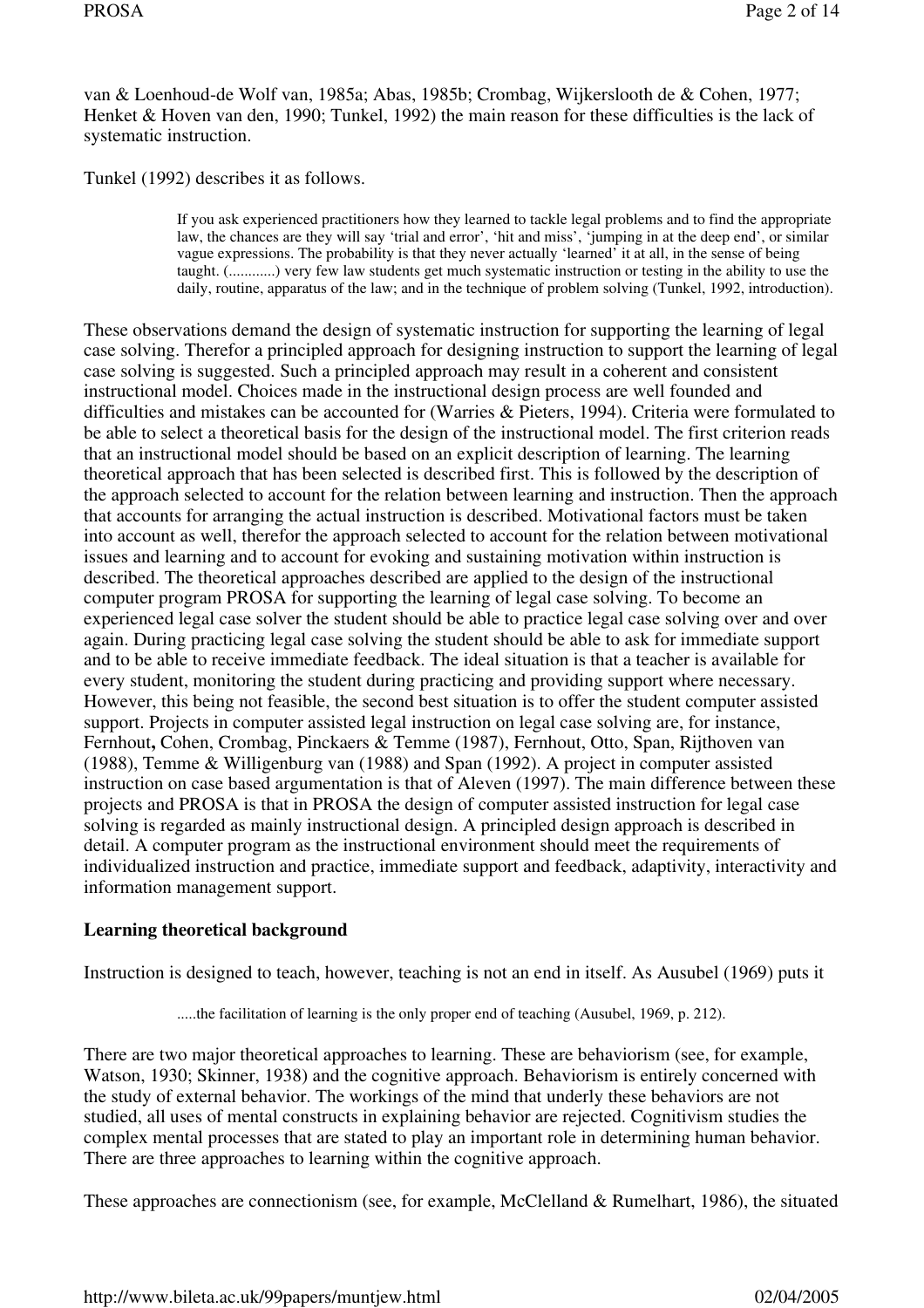cognition approach (see, for example, Brown, Collins & Duguid, 1989; De Corte, 1996) and the information processing approach. Connectionism is set opposite to the symbol manipulation theories dominant within the information processing view.

> The symbol manipulation theories explain cognition in terms of abstract symbols ignoring issues of the neural realization of these symbols. (...) connectionism, holds that cognition should be explained in terms of the interactions between connected neural-like elements (Anderson, 1995, p. 17).

Situated cognition emphasizes the importance of the social environment in explaining human cognition. Researchers in this field argue that there is no need to postulate mental processes because behavior is a direct response to the situation in the environment (Suchman, 1987). Within the cognitive approach the information processing framework is the dominant paradigm.

> It attempts to analyze cognition into a set of steps in which an abstract entity, called information, is processed (Anderson, 1995, p. 12).

The cognitive approach, more specific the information processing framework, has been chosen as the approach to learning. The information processing approach sees the mind as a system that constructs and manipulates symbols. Learning is defined as changes in the way information is represented and processed. There are basically two areas where changes can occur as a result of learning. One area is the changes in the representations that underlie human cognitive activity. Learning then involves the acquisition of new knowledge structures and the revision of existing ones. The other area is the changes in the strategies the cognitive system uses to process information. Learning then involves the acquisition of new procedures for processing information and the revision of existing procedures (Vosniadou, 1996).

### **Learning and instruction**

Gagné (1985) selects the information processing model of learning and links his instructional approach to it.

> The information processing model of learning and memory is of great significance for the planning and design of instruction in educational programs (Gagné, 1985, p. 69).

Gagné states that in the end learning is concerned with five different kinds of things you have to know or that you must be able to do (capabilities). Gagné distinguishes five types of learned capabilities: verbal information, intellectual skills, motor skills, attitudes and cognitive strategies. These categories of learned capabilities differ in the human performances they make possible and the internal and external conditions favorable for their learning. The internal conditions see to the cognitive processing required and the presence of required prerequisite knowledge and skills. The external conditions are the environmental stimuli that support the learners cognitive processing. The content of external conditions depends on the desired learning outcome and the internal conditions.

When designing instruction both types of conditions should be specified as complete as possible to produce the desired learning outcome(s).

> Proper usage of principles of learning to achieve effectiveness of outcomes requires first that the class of learning outcome be identified for any specific learning task that the learner undertakes. Once this is done, steps can be taken to discover what internal conditions are applicable to the learning task, and further to arrange the external conditions so that the expected outcome will be achieved (Gagné, 1985, p. 258).

The first question to address now is "What is it you want the students to know or be able to do?". The initial step to take when an instructional plan for learning is made is to conduct a learning analysis or learning task analysis of the particular learning outcome expected (Gagné, 1985). The purpose of the learning task analysis is to make a detailed specification of what must be learned. The learning task analysis results in the identification of prerequisites and the identification of the critical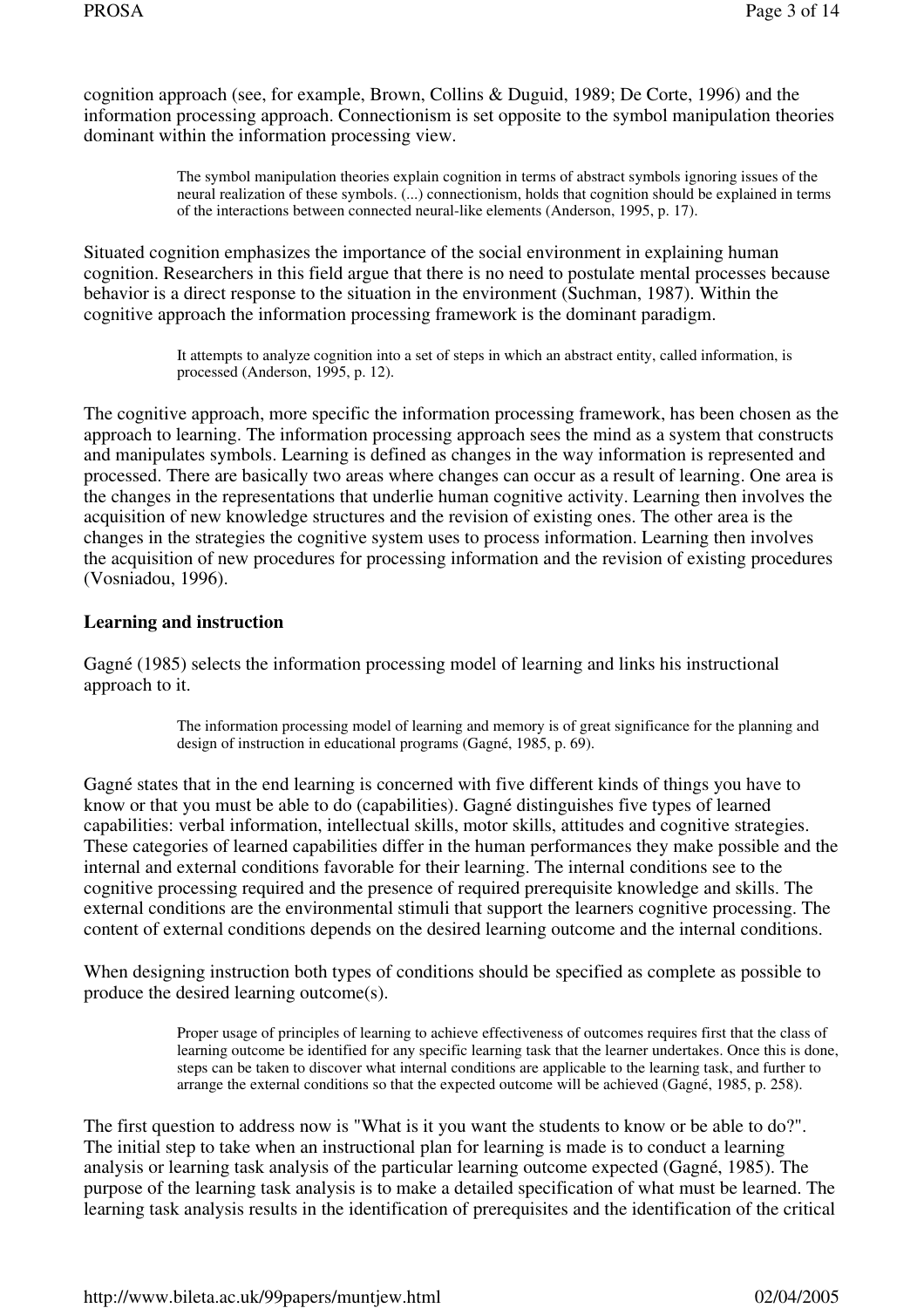external conditions. The learning task analysis for legal case solving was carried out in the following way. An analysis of theories and models of legal case solving described in literature on (a) human legal case solving (see, for instance, Polak, 1953; Wiarda, 1963; Cardozo, 1967; Esser, 1970; Crombag *et al.*, 1971; Crombag *et al.*, 1972; Scholten, (1931) 1974; Giltay Veth, 1974; Crombag *et al.*, 1977; MacCormick, 1978; Gijssels & Hoecke van, 1982; Golding, 1984; Abas *et al.*, 1985a; Wessels, 1985; Franken, 1987; Pontier, 1988; Fernhout *et al.*, 1988; Henket & Hoven van den, 1990; Jue, 1990; Lange de, 1991; Franken, 1991; Bruggink, 1992) and (b) artificial legal case solving (see, for instance, Gardner, 1987; Ashley, 1990; Gordon, 1993; Prakken, 1993; Valente, 1995; Haan den, 1996) was carried out. To study the differences between expert and novice (or expert beginners) legal case solving capabilities data were gathered in an empirical study in which legal experts and law students were asked to solve legal cases while thinking aloud. A detailed task description of an activity does not tell us all we need to know about how to arrange optimal conditions for learning. The task must be categorized as a learning outcome in one of the five categories. This classification is necessary in order to plan the internal and external conditions of learning differentially for each type of learning. The learning outcome must be inferred from the kind of mental processing required and the external events to be used to activate and to support internal processes of learning. Some of the external conditions for effective learning are common to all kinds of expected learning outcomes, for example, external provisions made to stimulate the learners attention. Others differ within the learning outcome expected, for example, stimulating the recall of prerequisites and providing learning guidance. Stimulating recall is common to all kinds of learning outcomes, however, the nature of what must be retrieved from memory differs. Differences in encoding most clearly distinguish the five kinds of learned capabilities. Learning to solve legal cases is learning to solve domain specific problems.

> Problem solving, or discovery is only the final step in a sequence of learning that extends back through the many prerequisite learnings that must have preceded it. To be successful problem solving must be based on the prior attainment and recall of the rules that are combined in the achievement of the solution, the higher order rule. Problem solving involves the combining of previously learned rules into a new higher order rule. Problem solving occurs when the instructions provided to the learner do not include a verbally stated "solution", but require the construction of such a solution "on one own" (Gagné, 1985, p. 164).

Learning to solve legal cases is learning to solve a specific kind of problems using specific knowledge in a specific way to arrive at a specific correct solution. To be capable of solving a legal case, students have to select and use a certain number of rules in a sequence that will make it possible to arrive at a correct solution. In practicing legal case solving students learn the rules applicable to those problems and they learn general ways of accomplishing problem solving, they learn to exercise control over their own thought processes. This incorporates learning how to seek relevant features in the problem situation and how to keep track of the problem solving process. There are two primary sources of human capability that can contribute to problem solving being intellectual skills, concepts and rules that form the fundamental structure of the individuals competence, and cognitive strategies. A student has learned to solve legal cases when she is capable of identifying concepts, classifying concepts, combining concepts and combining rules. To be able to infer that a student has all these capabilities, that is has learned how to solve legal cases, it is necessary to ask the student to demonstrate these capabilities. However, problem solving is not only simply a matter of applying previously learned rules.

In the process of solving problems the student also learns higher order rules and ways of solving problems in general, cognitive strategies governing the individuals own thinking processes. The function of cognitive strategies is to determine or choose a particular kind of information processing for accomplishing particular kinds of learning tasks. Cognitive strategies are internal processes of executive control. Internally directed skills with which learners regulate or modulate their internal processes of attending and selective perception, coding for long term storage and retrieval from memory (Gagné, 1985).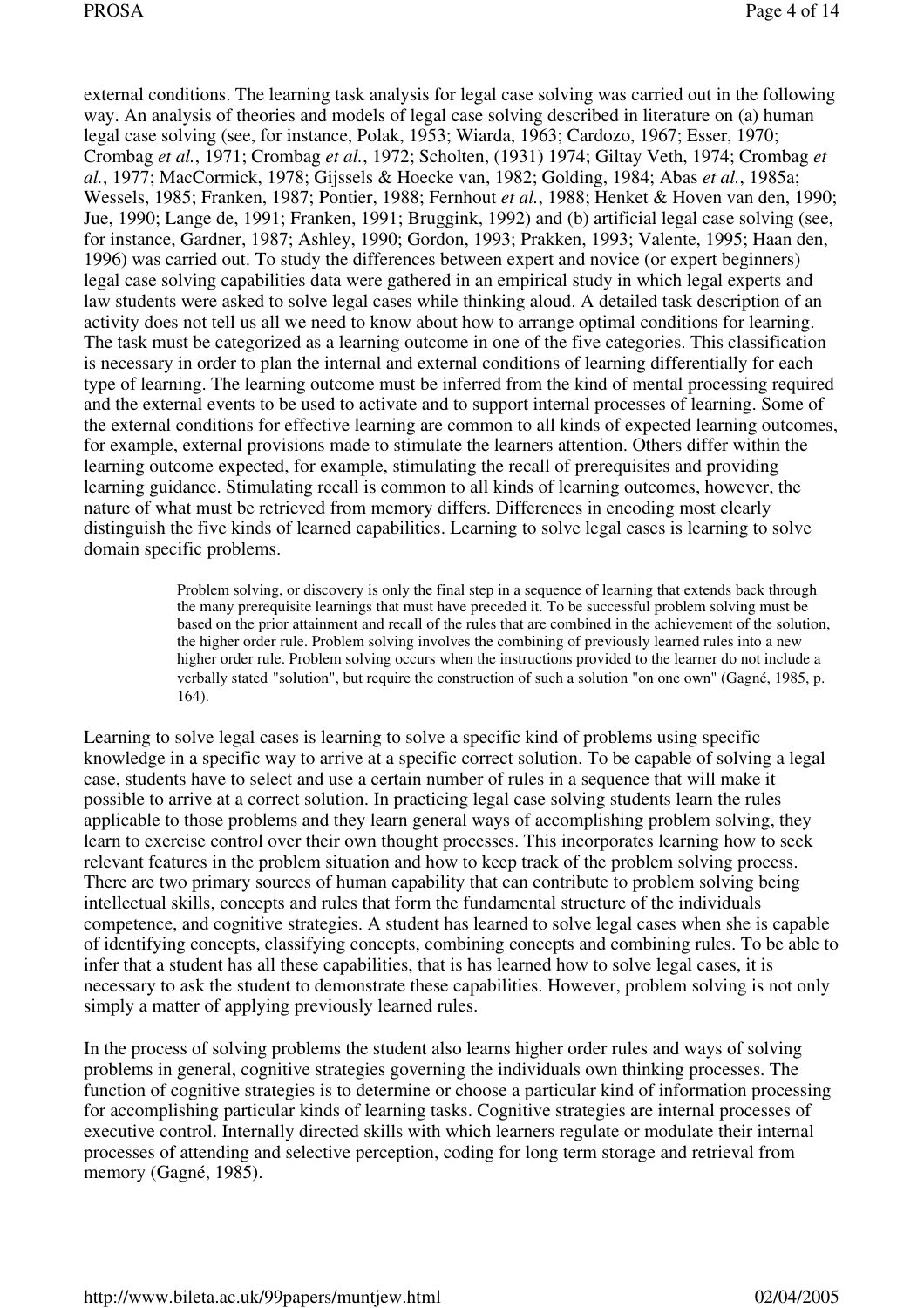## **The instructional model**

Gagné (1985) attempts to describe the conditions necessary for the acquisition of each outcome category in terms of traditional learning psychology variables. Merrill (1983) presents a refinement of the theory of Gagné in his Component Display theory (CDT).

> CDT is founded on the same assumptions as Gagnés work - namely that there are different categories of outcomes and that these categories require a different procedure for assessing achievement and a different procedure for promoting the capability represented by the category (Merrill, 1983, p. 284).

Gagné (1985) classifies outcomes on one dimension: performance. Merrill (1983) attempts to formulate a more presentation oriented description. The CDT classifies objectives on two dimensions: performance and content.

> CDT defines several categories of objectives using a two dimensional classification system with performance level as one dimension and content type as the other dimension. CDT also defines a set of primary and secondary presentation forms. The theory postulates that for each type of objective there is a unique combinations of primary and secondary presentation forms that will most effectively promote acquisition of that type of objective (Merrill, 1983, p. 283).

The primary presentation forms are the vehicles of instruction. All subject matter can be represented on two dimensions: level of specificity and level of responsive expectation for the student. On the level of specificity dimension, subject matter content is presented at a general level (generality) or at a particular level (instances).

On the level of responsive expectations for the student the subject matter is either presented by telling, illustrating or showing it to the student, or the subject matter content is presented in such a way that the student needs to respond by completing a statement or applying a given generality to a specific case. The secondary presentation forms can be characterized as elaborations of the primary presentation forms. Secondary presentation forms support and facilitate the students processing of information. The CDT offers a set of prescriptions that indicates what instructional strategy is most likely to optimize the achievement of the desired outcomes under the specified conditions.

Relating the performance - content classification scheme with the different types of primary and secondary presentation forms and applying consistency and adequacy rules results in an instructional model for learning legal case solving. For law students to learn how to solve legal cases the instructional model takes the form of practicing legal case solving.

### **Motivational aspects in learning and instruction**

Gagné (1985) does not offer an explicit description of motivation. The role of motivation in learning remains somewhat undistinguished and shallow. In the approach of Merrill (1983) knowledge about the motivational design of instruction is not systematically integrated either. Theories on motivation based on the information processing model of learning and memory (see, for instance, Lepper, 1983, Lepper & Malone, 1987, Keller & Suzuki, 1988; Pintrich & Schunk, 1996) see motivational processes from a cognitive perspective. Motivation is defined as the process whereby goal-directed behavior is instigated and sustained. Motivation, as with learning, is not observed directly, but inferred from verbalizations, task choices, effort expenditure and persistence. Motivation can be extrinsic or intrinsic. When people are intrinsically motivated they engage in an activity as an end in itself. Intrinsic reasons for working on the task are internal to the task. The reward comes from working on the task. The task is both the means and the end. Rewards for intrinsic motivation may be feelings of competence and control, self-satisfaction, task success and pride in ones work. Intrinsic motivation is to engage in an activity for its own sake, work on a task because the task is enjoyable, task participation is its own reward, does not depend on external constraints or explicit rewards. Extrinsic motivation involves an activity for reasons external to the task. The activity is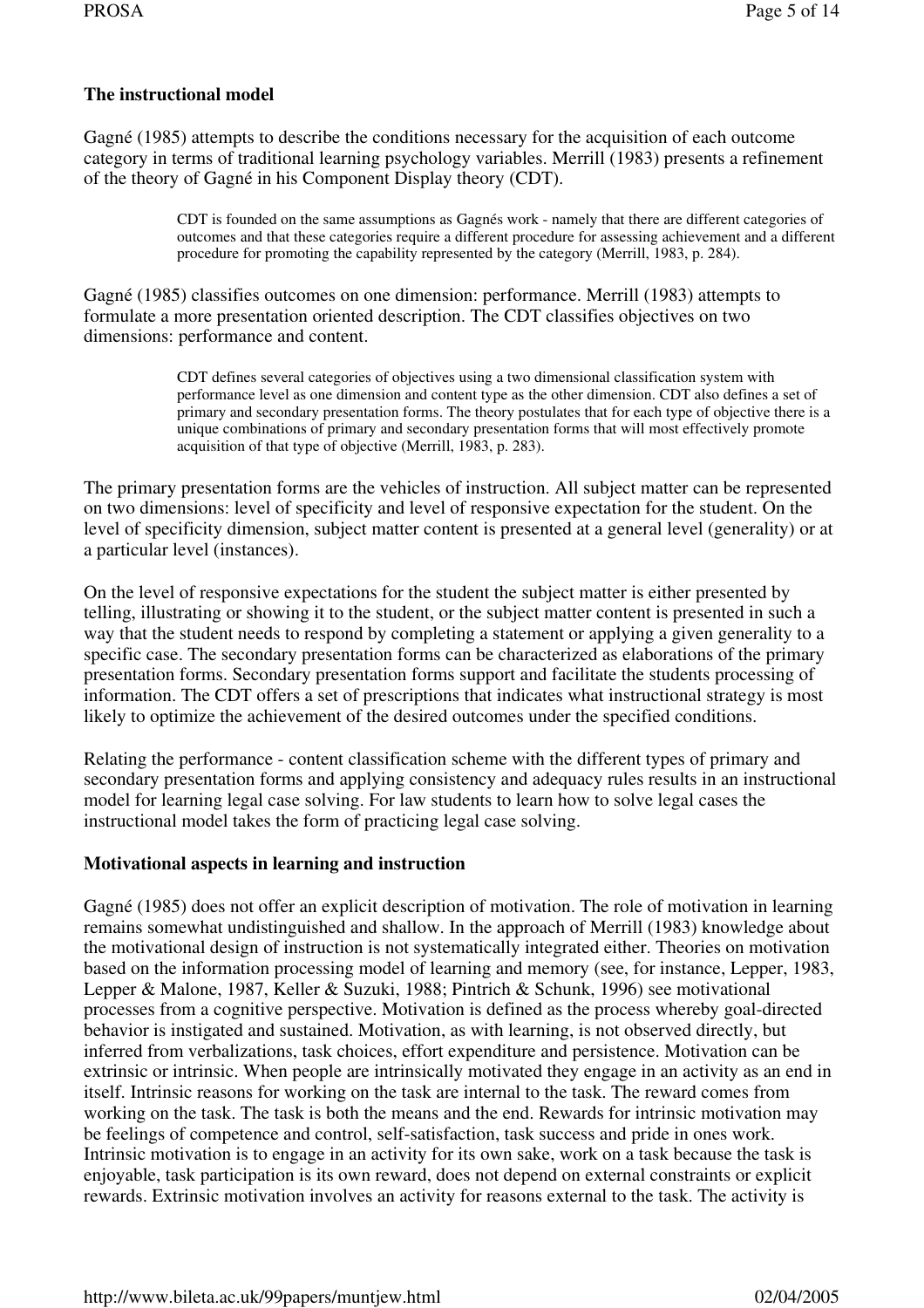means to some end (an object, a grade, feedback or praise, or being able to engage in an other activity). Motivation plays an important role in learning in the sense that a motivated student engages in activities that facilitate learning, activities such as attending, rehearsing, relating information to previously acquired knowledge, and asking questions. Keller & Suzuki (1988) describe a systematic approach to designing motivational aspects of instructional computer programs to make the instruction appealing, efficient and instructionally effective. The model they developed is called the ARCS model, this model is based on the model of learning and instruction of Gagné (1985). The ARCS model (a) postulates that there are four factors in the motivation to learn (b) includes subcategories of motivational characteristics (issues) (c) includes examples of motivational strategies (d) is used in conjunction with a systematic instructional design process. The four factors of the ARCS model are (1) attention: arouse and sustain curiosity and attention (2) relevance: connect instruction to important needs and motives (3) confidence: develop confidence in success and generate positive expectancies (4) satisfaction: manage reinforcement. The issues to consider in relation with the nature of motivation, the conditions that influence it and its influence on learning and performance are (1) the specification of motivational objectives. What kind or type of motivational effect is desired. Types of motivational effects that are distinguished are a general affective reaction, improved learning performance, increased persistence, more consistent levels of persistence, improved confidence, increase in perceived relevance, the level of excitement, voluntary engagement in the task (continuing motivation). (2) entry characteristics of the audience. (3) motivation effects in strategy selection. The motivation to learn is enhanced by features that relate directly to the instructional content and the methods of teaching. Keller & Suzuki (1988) describe a set of motivational strategies to enhance and maintain motivation in an instructional setting. In the instructional setting for supporting the learning of legal case solving the motivational aspects described by Keller & Suzuki (1988) were applied. Some of these aspects in the instructional environment are (1) information seeking behavior is stimulated by presenting a problem to solve. (2) the instructional environment has a recognizable structure. (3) the instructional environment uses the students' name, keeps an individual record and refers back to the individual students' history. (4) the instructional environment provides statements and examples that present objectives and utility of the instruction. by clearly presenting the objective and overall structure of the lesson, by explaining the evaluative criteria, by providing opportunities for practice with feedback, by mentioning prerequisite knowledge, skills or attitudes that will help the student succeed at the task. (5) evaluation and feedback methods are used that provide feedback on performance. (6) personal control over program features is offered. (7) the instructional environment provides opportunities for the student to use newly acquired knowledge and skill in a meaningful way by using an instructional setting that requires the application of previously learned skills. (8) the instructional environment uses positive motivational feedback. Feedback is provided after a series of responses in practice exercises. (9) the instructional environment maintains consistent standards and consequences for task accomplishment, expectations are clearly stated at the beginning of the learning activity by formally stating the objectives and using an informal description of what the student can be expected to achieve.

### **PROSA**

The instructional model has been applied to the construction of a computer program as the instructional environment. At the primary presentation level in PROSA (the upper part of the screen, the first layer) the stimulus materials are presented to elicit the required performance. These materials are the legal cases, the legal rules (the tools for problem solving) and the question related to the legal case that sets the problem solving goal. The learning hierarchy, being the ordered set of rules and concepts the student needs to learn in order to achieve an understanding of the topic to be acquired is combined with an ordered set of cases as instances for demonstrating the necessary capabilities to be able to infer that learning has occurred. The secondary presentation level in PROSA (the lower part of the screen, the second layer) provides learner guidance and feedback related to the legal case, the legal rules and the legal solution construction.

#### **A legal case solving session in PROSA**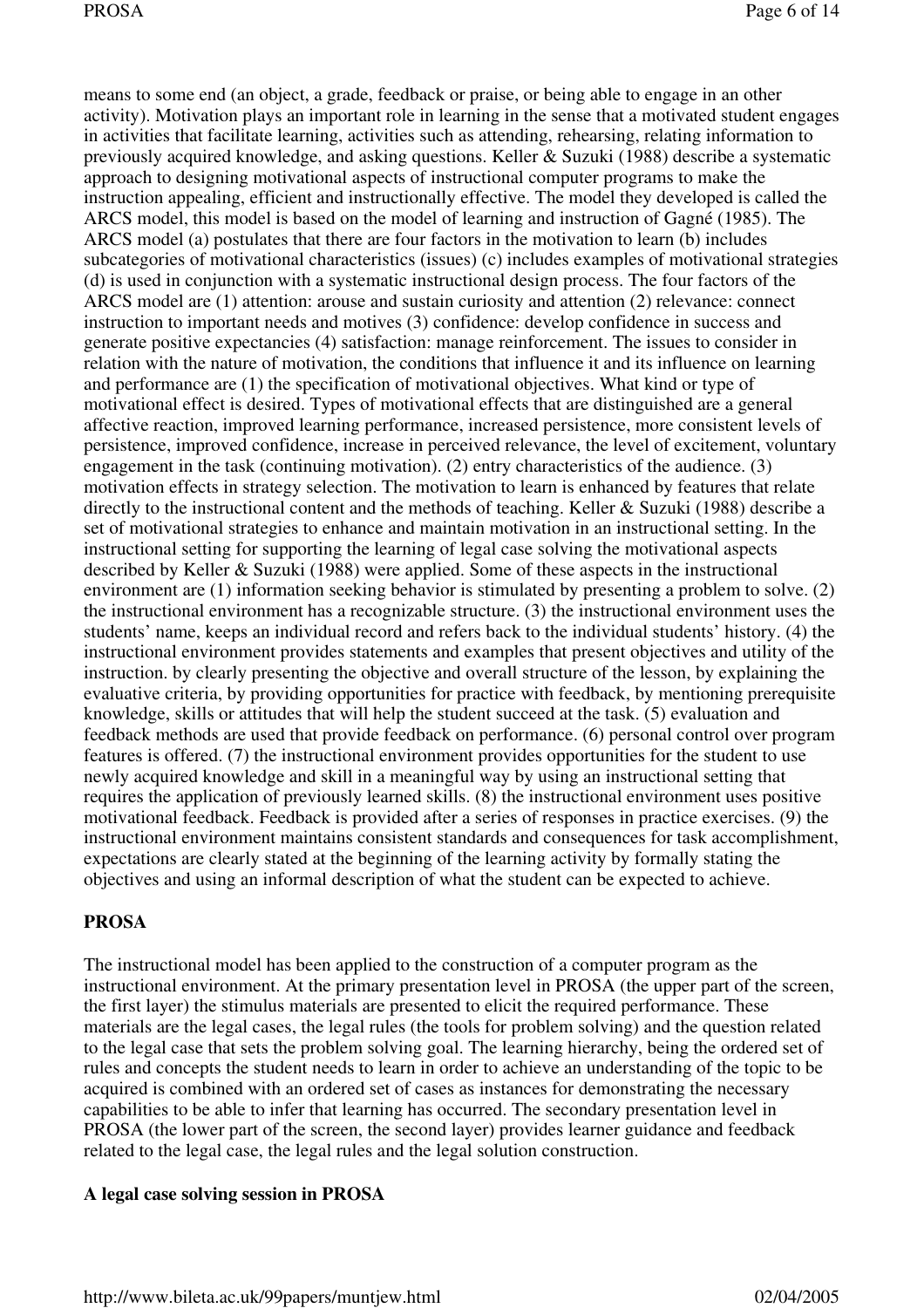To understand the way in which PROSA supports the student, a legal case solving session with PROSA is described in more detail. In PROSA the student has to carry out a series of activities to solve the legal case. The student has to use the output of the activities to construct the legal solution. There is one series of activities that is classified as the most recommended route, there is some variation possible in the sequence of activities, these routes are classified as possible routes. Variations of activities that are not desired are not possible in PROSA. This description of a session in PROSA is based on the most recommended route. When running PROSA the first screen is the startup screen. Here the student can select from three options (1) an explanation of how to work with PROSA (help), (2) working with PROSA (start) or finish working with PROSA (stop).

When starting to work with PROSA the student is confronted with the standard PROSA screen (see figure 1) in which there are two layers, the first layer and the second layer, and three parts within each layer, the legal case part, the construct legal solution part and the legal rules part.

| $\pmb{\times}$ |  |
|----------------|--|
|                |  |
|                |  |
|                |  |
|                |  |
|                |  |
|                |  |
|                |  |
|                |  |
|                |  |
|                |  |
|                |  |

*figure 1: the instructional environment PROSA*

*First layer*

*The first thing to do is to select a legal case from the set of available legal cases using the menu button legal case. The legal cases in PROSA are arranged on the basis of their topic, and within each topic the legal cases are arranged on the basis of level of difficulty. The selected legal case is presented in the upper layer in the legal case part of the screen. At the same time the question that belongs to the case is presented in the upper layer in the legal solution part of the screen. The selection of a legal case is an activity for the student to carry out, however, in situations that a student keeps on selecting legal cases from topics and difficulty levels she already masters or in*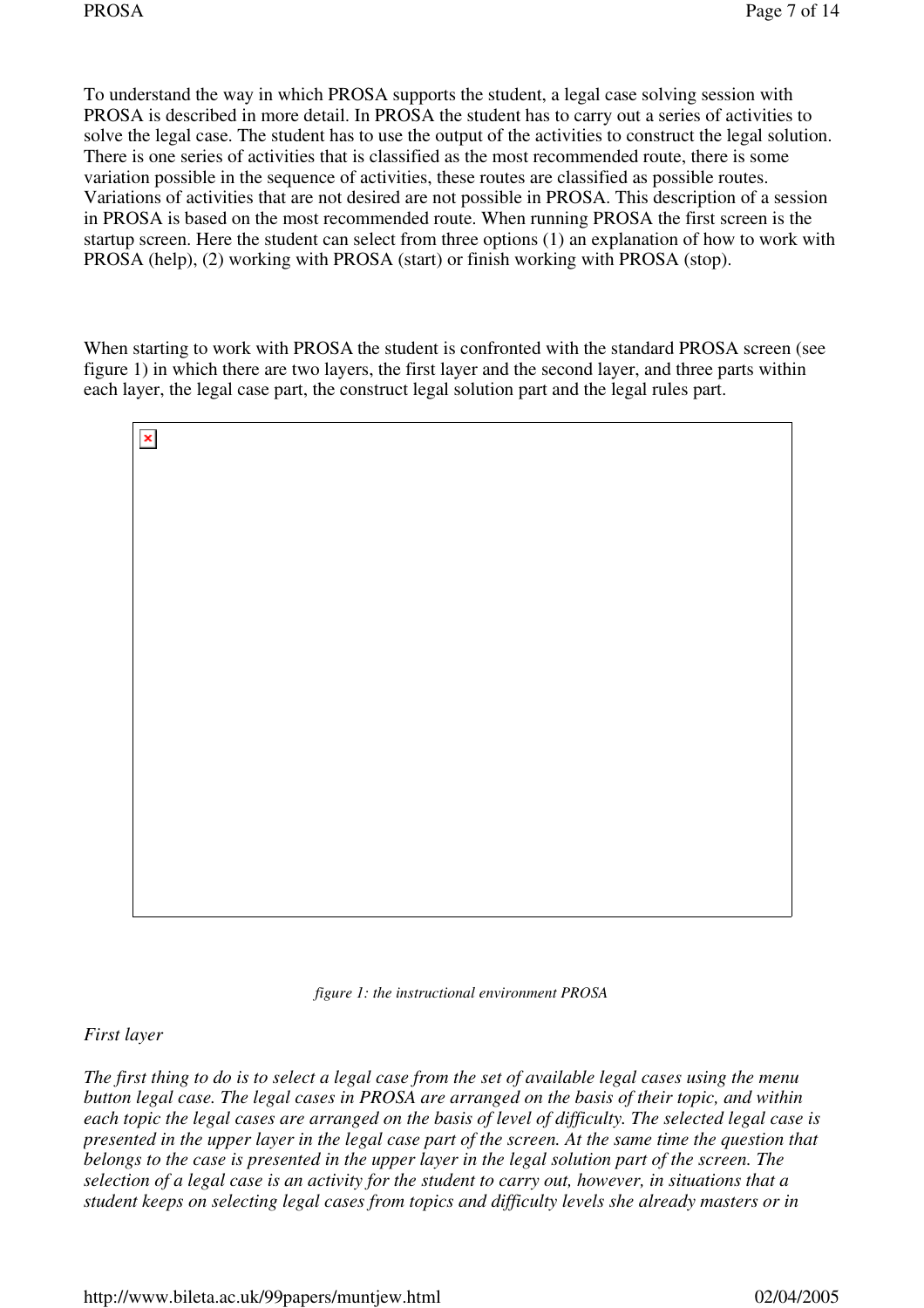*situations she keeps on selecting legal cases from topics and difficulty levels that are to far fetched, the system will advice a certain legal case for the student to select.*

*The second thing for the student to do is to select the menu button process in the upper layer in the construct legal solution part of the screen. The menu button process shows two activities that can be chosen: select and match. At this point in the process the student has to choose the select option, because after being presented with a legal case the next thing to do is to select either a legal rule or a fact from the legal case. After choosing the select button option a change occurs in the construct legal solution screen. A distinction is made between selecting a legal rule from the set of available legal rules and selecting a fact from the legal case. There also appears a specific part in the construct legal solution screen that is titled legal solution.*

*Now the student has to select a legal rule by choosing the legal rules button in the upper layer in the legal rules part of the screen. This button shows three different source categories of legal rules: statutes, other regulations and precedents. Within the statute option a further classification of statutes is made based on the area of law the statutes belong to. The student selects the option statutes from the legal rules button and then selects the statute that is applicable given the specific legal case and question to be answered. The selected statute is presented in the legal rules part of the screen. Then the student has to select an applicable article. This article has to be copied to the construct legal solution part of the screen, in the specific sub part select rules. The student can copy this article to the legal solution as well. The next thing the student has to do is to select an article component followed by the selection of a fact from the legal case that can be related to the article component. The student then has to choose the menu button process and choose the option match to relate the article component with the selected fact from the legal case. This relation is copied to the legal solution. The select activity has to be repeated until there are no statutes, articles, article components and facts left. The match activity has to be repeated until there are no more article components or facts. At that stage the student has to formulate the final answer to the question. She has to select the menu button product and choose the option formulate answer. The product button that is available in the upper layer construct legal solution part of the screen offers edit facilities as well. Options within this product button are: copy and paste to legal solution, cut, up, down, large screen and formulate answer. The option large screen is offered to enlarge the work space. The student can use the assess button to ask for an assessment of her activities (the process) and her legal solution (the product).*

### *Second layer*

*The bottom part of the screen is the part where the support is presented. The student may request support at any moment in the legal solution construction process. Each part in the bottom layer has a support button. There are two levels of support, general support being support independent of the specific legal case or legal rule selected, and specific support, support related to the specific legal case or legal rule selected. The legal case support button offers three types of support. Support on legal cases, support related to structuring a legal case and support related to translating terms in a legal case. The construct legal solution support button offers four types of support. There is support available related to the question, the process, the product and the model of legal case solving. The legal rules support button offers three types of support. There is support available on legal rules, on searching a legal rule or article within a legal rule and support on reading articles within a statute.*

### *Implementation of PROSA*

*The program Authorware is used for implementing the specification of the design of the instructional program. Authorware is an authoring environment for creating and publishing interactive information and can be used for the construction of interactive learning and training applications. Authorware has many evaluation functions that make it possible to handle all kinds of input. Authorware makes it possible to incorporate digital movies, sound, animation, graphics and text in*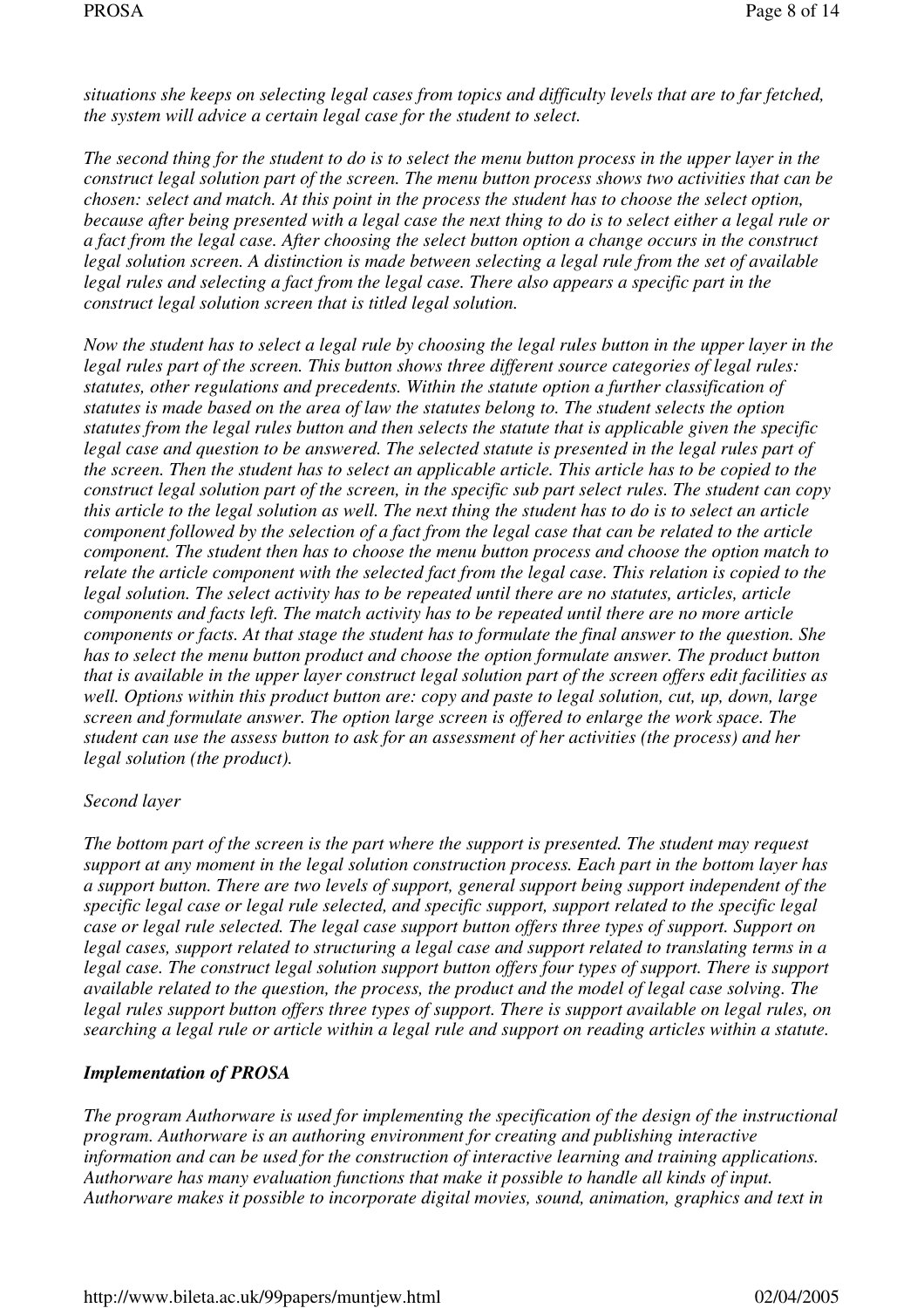*the application to be constructed. The program Authorware has been chosen for the realization of PROSA on the basis of these specific Authorware aspects: interactivity and evaluation of input.*

*As Authorware is an icon-based authoring tool, a program is made by assembling icons on a flow line. Different types of icons contain different types of objects like text, graphics or a set of instructions and herewith the content of a program. The way in which these icons are arranged on the flow line forms the architecture.*

*In figure 2 the top level of the architecture of PROSA is shown. The icons on the main flow line are visible at this level.*



*figure 2: the top level of the PROSA architecture*

When PROSA is run, Authorware executes the icons from top to bottom along the flow line. The first icon that is executed is the *map icon* 'initialize'. This map icon contains a number of *display icons* that contain the first screen, the so called startup screen. Furthermore the variables used in PROSA are defined and initialized in a *calculation icon*. These variables are used to keep track of the students' actions and to store and use general PROSA information like available items for the menu buttons. And finally the 'initialize' icon contains *display icons* which contain the standard PROSA screen with the two layers and three parts (see figure 1). This 'initialize' icon is executed only once per session.

The second icon 'perpetual interactions' (see figure 2) contains two kinds of so called *perpetual interactions*. An interaction is an *interaction icon* with different types of response type symbols attached to it. These response type symbols tell the interaction icon whether to display a button, a menu, a text-field or some other element. An interaction monitors the actions of the student and sends that information to the response type symbols attached to it. If Authorware encounters a perpetual interaction it activates the interaction and immediately continues down the flow line. This is used in PROSA because the student is given personal control in learning to solve legal cases. The first perpetual interaction displays the menu buttons available for the six different parts and defines the reaction of PROSA when the student uses the buttons. The student throughout the whole session of solving a legal case can use these buttons. The second perpetual interaction defines the responses of PROSA to the students activities regarding the construction of a legal solution in the sub parts select rule, select fact and legal solution part in the construct legal solution part of the screen. An example of such a student activity is pasting an article in the 'select rule' sub part of the construct legal solution part.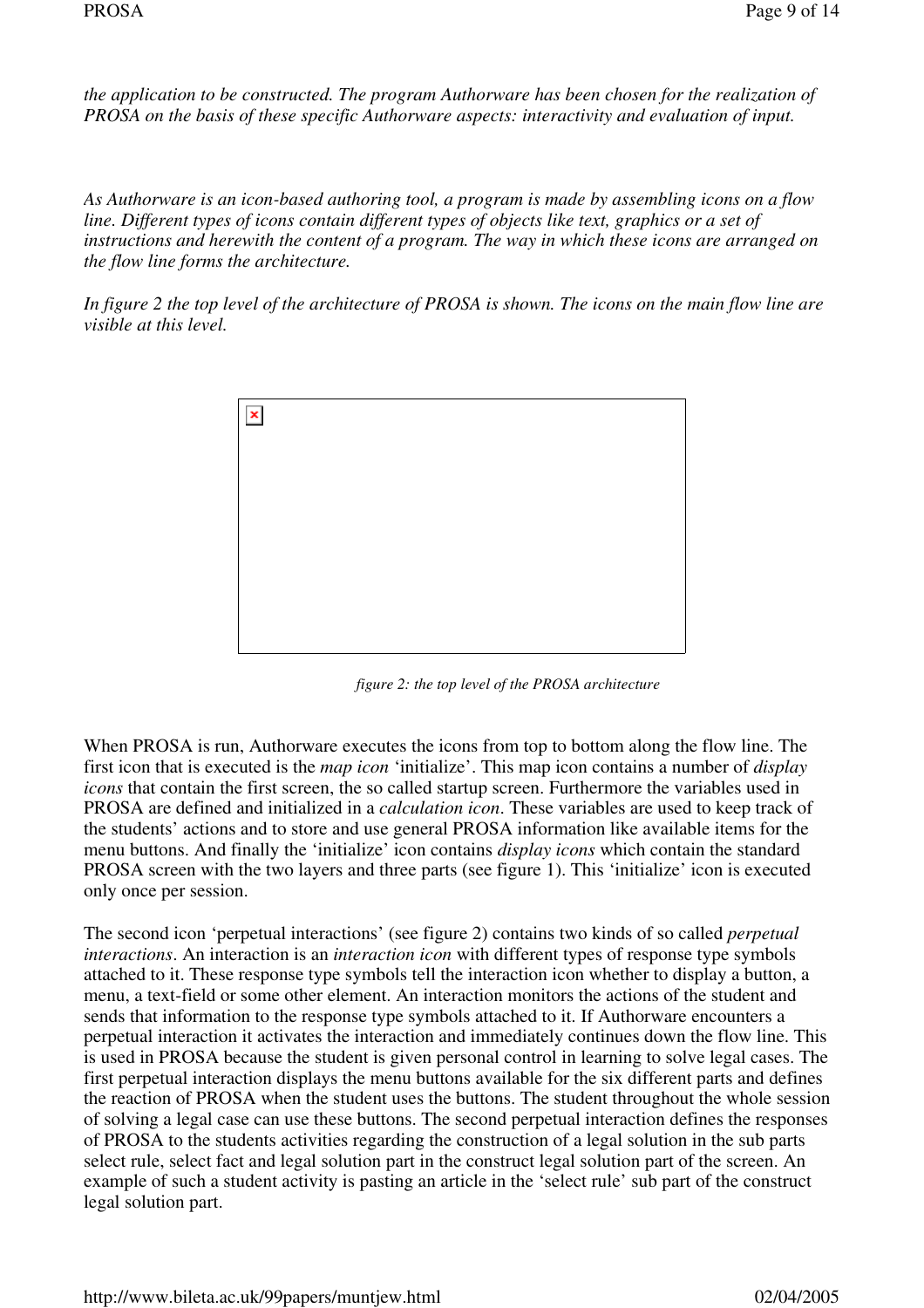After the perpetual interactions the main loop of the program occurs, the so called *decision icon* 'legal case' with *map icons* for every case topic attached to it. Within each case topic map a similar *decision icon* for the different levels of difficulty is used. When Authorware encounters a decision icon it branches to a path according to certain criteria. In PROSA these criteria are the choices the student makes.

The student uses the menu button legal case and the choices she makes are stored in two variables caseTopic and caseDifficultylevel.

On the basis of these variables Authorware first branches to the *map icon* of the chosen case topic and then to the *map icon* of the chosen difficulty level. A difficulty level *map icon* contains (1) *display icons* which contain the legal case text and the accessory question (2) a *calculation icon* in which the correct legal solution is stored in a variable (3) an *interaction icon* to monitor the students activities specific to the chosen case. In the architecture a specific legal case and the accessory question are considered to be the basic element, because it is the current problem to be solved by the student and in this way PROSA is able to give case- and student specific feedback. Also many student characteristics can be recorded per case, like, for instance, the sequence of the students activities in solving the legal case, the legal solution the student constructs and the cases the student selects. These student characteristics are an example of characteristics that are recorded and maintained during all sessions of the student working with PROSA. In this way a student history is built to be able to adapt to the individual students activities and to evaluate the individual student.

The last icon at the top level flow line is the *map icon* 'subroutines' and Authorware never automatically encounters it. This icon contains a number of subroutines implemented as *map icons* attached to *framework icons*. These subroutines appear only once in PROSA, but are called many times by various parts of the program. An example of a subroutine is adding a student activity to the list that is used to keep track of the series of activities the student carries out to construct a legal case solution.

Because of the way the main loop in PROSA is structured, new legal cases of the existing topics and difficulty levels can be added easily. Furthermore, legal cases of new topics and difficulty levels can be added. For each new case topic and difficulty level a new *map icon* containing the case specific *display, calculation* and *interaction* icons has to be added. The same structure can also easily be used for a different domain if the problems to be solved can be divided in a hierarchy of topics and difficulty levels.

### **Summary and further work**

The paper described the principled design of an instructional environment for supporting the learning of legal case solving. The theoretical basis for the design of the instructional environment involved the selection of a learning model and from that the selection of an instructional model. The instructional model has been implemented in the computer program PROSA for supporting the learning of legal case solving in the domain of administrative law.

At the moment PROSA contains twenty five cases on different topics, with different difficulty levels. A small test of PROSA will be carried out by having students work with the program and comment on it. PROSA is designed in such a way that it is possible to reuse parts of the program for other legal domains. This reusability will be tested.

#### **References**

Abas, P. (1985b). *De betekenis van de feiten.* Arnhem: Gouda Quint. (The meaning of facts).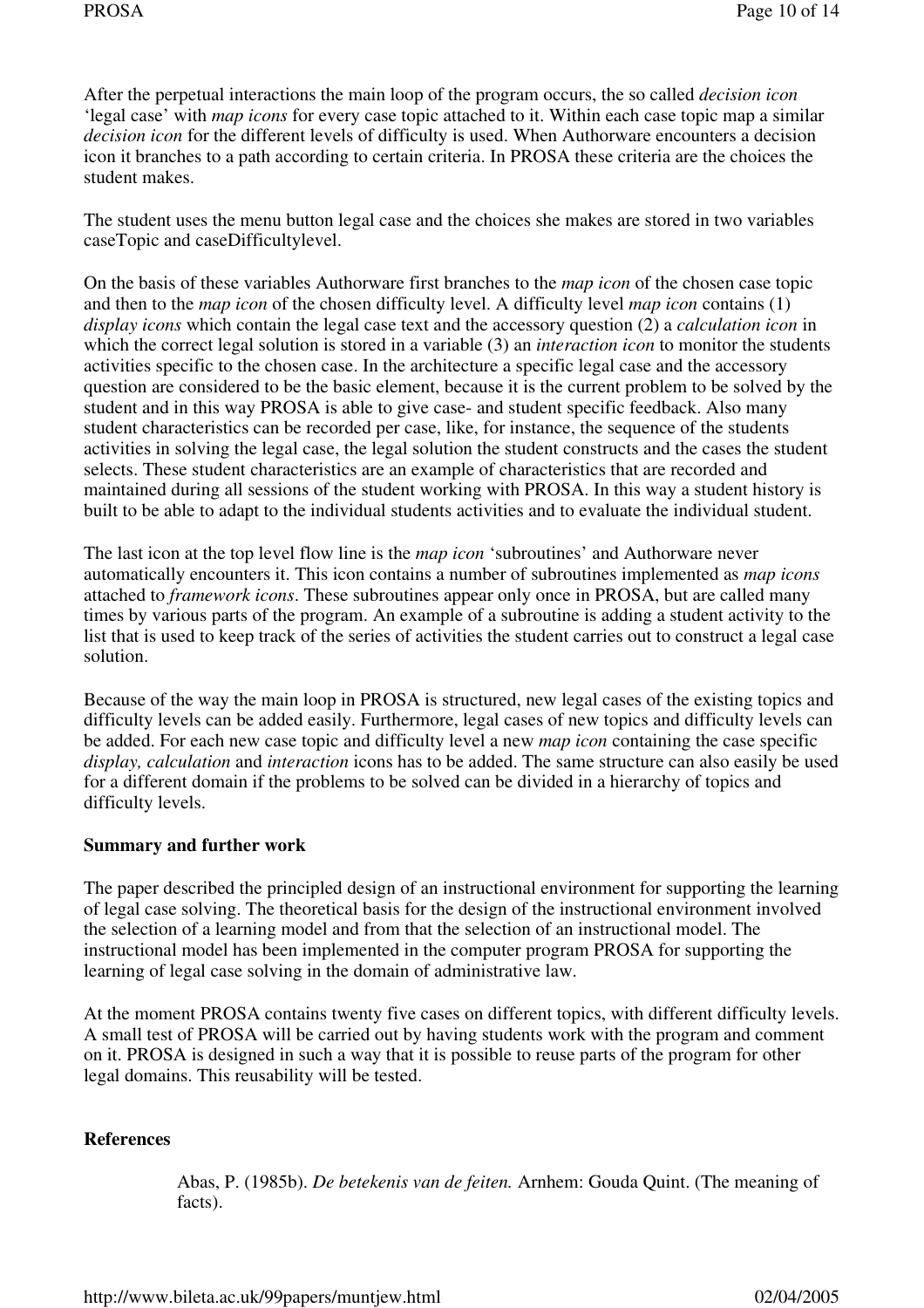Abas, P., Broekers-Knol, A., Hasselt-Pino van , J.L.T. & Loenhoud-de Wolf van, M. (1985a). *Een methode voor het oplossen van casusposities: een juridisch practicum*. Arnhem: Gouda Quint. (A method for solving legal cases: a legal practical manual).

Aleven, V. (1997). *Teaching Case-Based Argumentation Through a Model and Examples*. Pittsburgh: University of Pittsburg.

Algra, N.E., Berge ten, J.B.J.M. & Sleurink, P.H. (1991). *Juridisch casusoplossen.* Polyjuridisch zakboekje. Koninklijke PBNA. (third edition). (Legal case solving).

Anderson, J.R. (1995). *Cognitive Psychology and its Implications.* New York: W.H. Freeman and Company (fourth edition).

Ashley, K.D. (1990). *Modelling Legal Argument. Artificial Intelligence and Legal Reasoning.* Cambridge Mass.: the MIT Press.

Ausubel, D.P. (1968). *Educational Psychology. A cognitive view.* New York: Holt, Rinehart and Winston inc..

Ausubel, D.P. (1969). A Cognitive-Structure Theory of School Learning. Ausubel, D.P. (Ed.) Readings in School learning. New York: Holt, Rinehart and Winston inc..

Ballegooij, G.A.C.M. van, Bruil, D.W., Klein, G.P. & Schilder, A.E. (1992). *Rechtsbescherming in het AWB-tijdperk. Herziene rechtsbescherming tegen het bestuur en het uniforme bestuurprocesrecht*. Deventer: Kluwer. (Legal protection in the AWBera. Revised legal protection against the administration and uniform administrative procedural law).

Bos, J.T.K. (1986). *Stelselmatige rechtspraak. Een theorie over de beschrijving van rechtspraak uitgewerkt voor de jurisprudentie op artikel 29 Sv.* Arnhem: Gouda Quint. (Systematic administration of justice. A theory of describing administration of justice worked out for the jurisprudence on article 29 of the Code of Criminal Procedure).

Brown, J.S, Collins, A. & Duguid, P. (1989). Situated Cognition and the Culture of Learning. *Educational Researcher, january-february,* pp. 32-42.

Bruggink, J.J.H. (1992). Op zoek naar het recht. Rechtsvinding in rechtstheoretsich perspectief. Groningen: Wolters-Noordhoff. (third edition). (Searching for law. judicial construction in legal theoretical perspective).

Cardozo, B. (1921). *The nature of the judicial process.* London: Yale University Press.

Crombag, H.F.M. & Tuyll van Serooskerken van, E.H. (1970). *Het CI-Kurrikulum in de in de Fakulteit der Rechtsgeleerdheid: een tussentijds verslag*. Volume rapport nr. 2. Leiden: Bureau Onderzoek van Onderwijs, Rijksuniversiteit Leiden. (The CI curriculum in the Faculty of Law: a interim report).

Crombag, H.F.M., Wijkerslooth de, J.L. & Tuyll van Serooskerken van (1971). *Over het oplossen van casusposities*. Rapport no. 8, juli 1971. Leiden: Bureau Onderzoek van Onderwijs, Rijksuniversiteit Leiden. (On solving legal cases).

Crombag, H.F.M., Wijkerslooth de, J.L. & Tuyll van Serooskerken van, E.H. (1972). *Over het oplossen van casusposities.* Groningen: Tjeenk Willink. (On solving legal cases).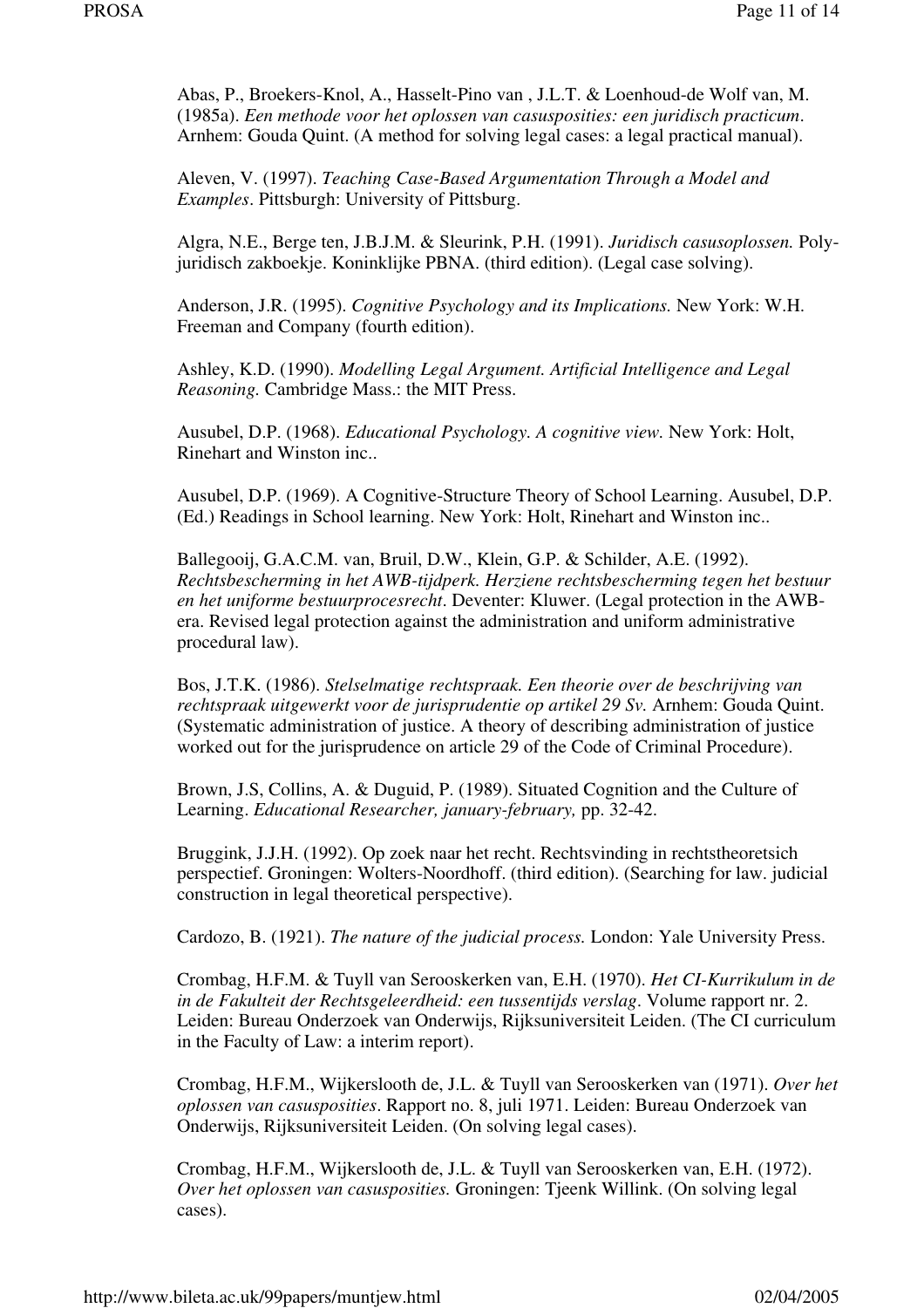Crombag, H.F.M., Wijkerslooth de, J.L. & Cohen, M.J. (1977). *Een theorie over rechterlijke beslissingen*.. Groningen: Tjeenk Willink. (A theory on decisions by judges).

DeCorte, E. (1996). Learning Theory and Instructional Science. In: Reimann, P. & Spada, H. (1996). *Learning in Human and Machines.* Pergamon.

Esser, J. (1970). *Vorverstandnis und Methodenwahl in der Rechtsfindung*. Frankfurt: Athenaum.

Fernhout:, F.J., Cohen, M.J., Crombag, H.F.M., Pinckaers, R. & Temme, W. (1987). OBLIGATIO: computer simulatie van juridische casus. In Grave, W.S. de & Nuy, H.J.P. (1987). *Leren studeren in het hoger onderwijs. Perspectieven voor integratie.* Almere. (OBLIGATION: computer simulation of legal cases).

Fernhout, F., Otto, R., Span, G. & Rijthoven van, F. (1988). 'Arrondissement Nieuwenhof': een oefenrechtbank gebaseerd op simulatie van de juridische werkelijkheid. *Ars Aequi, 37 (5),* 1988, pp. 373 - 379. (District Court Nieuwenhof: a training court based on a simulation of legal reality).

Franken, H. (1979). Denkmodellen in het juridisch onderwijs. *Ars Aequi, 28 (1979) 8*, pp. 460 - 463). (Models of thinking in legal education).

Franken, H. (1991). *Practicum Methoden en Technieken II. Casusoplossen.* Arnhem: Gouda Quint. (Practical Methods and Techniques II. Legal case solving).

Gagné, R.M. (1985). *The Conditions of Learning.* New York: Holt, Rinehart and Winston (fourth edition, first edition 1965).

Gardner, A. von der Lieth (1987). *An Artificial Intelligence Approach to Legal Reasoning.* Cambridge, Mass.: the MIT Press.

Gijssels, J. & Hoecke, J van (1982). *Wat is Rechtsteorie?* Antwerpen/Zwolle: Kluwer/Theenk Willink. (What is Legal Theory?).

Giltay Veth, N.J.P. (ed) (1974). *Juridisch Practicum.* Tweede blok. Bundel oefeningen ten dienste van het practicum 'Methoden en Technieken' voor eerstejaars juridische studenten aan de faculteit der rechtsgeleerdheid van de R.U. Leiden. Deventer: Kluwer. (second edition, first edition 1971) (Legal Practical. Second part. Collection of exercises for the practical 'Methods and Techniques' for first year law students at the faculty of law of the University of Leiden).

Golding, M.P. 91984). *Legal Reasoning.* New York: Alfred A. Knopf.

Gordon, T.F. (1993). *The Pleadings Game.* Darmstadt: Technischen Hochschule Darmstadt.

Gunsteren, H. van (1974). Twee soorten training. *R & R*, 1974, pp. 74 - 78. (Two types of training).

Haan, N. den (1996). *Automated Legal Reasoning.* Amsterdam: Thesis University of Amsterdam.

Henket, M.M. & Hoven van den, P.J. (1990). *Juridische vaardigheden in argumentatief*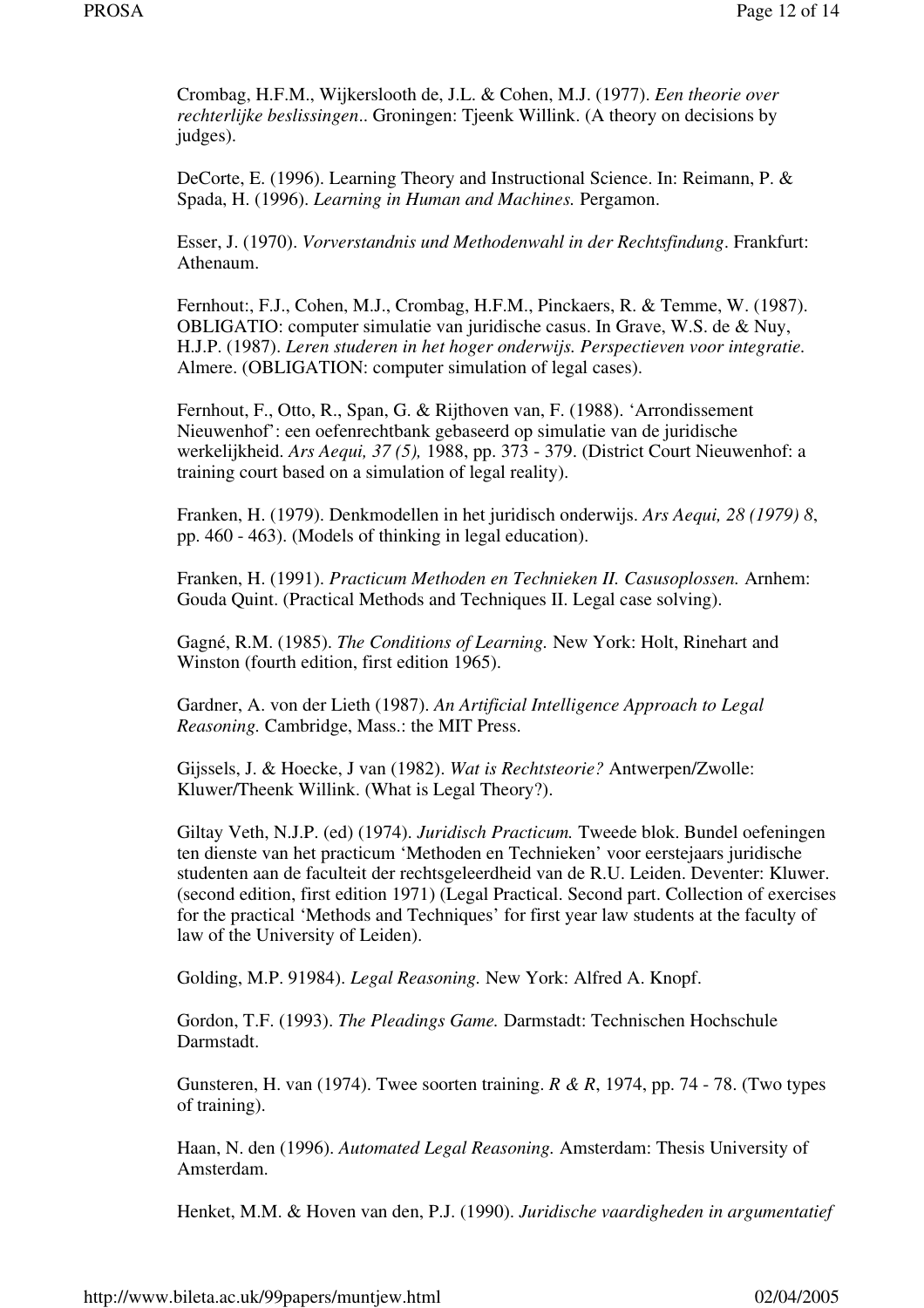*verband.* Groningen: Wolters-Noordhoff. (Legal skills in argumentative context).

Jonassen, D.H. (1988). *Instructional Design for Microcomputer Courseware*. Hillsdale, New Jersey: Lawrence Erlbaum Associates.

Jue, R.J. (1990). Grondbeginselen van het recht. Groningen: Wolters-Noordhoff. (Basic principles of the law).

Keller, J.M. & Suzuki, K. (1988). Use of the ARCS Motivation Model in Courseware design. In: Jonassen, D.H. (1988). *Instructional Design for Microcomputer Courseware*. Hillsdale, New Jersey: Lawrence Erlbaum Associates.

Lange, R. de (1991). *Publiekrechtelijke rechtsvinding.* Zwolle: W.E.J. Tjeenk Willink. (Judicial construction in public law).

Lepper, M.R. & Malone, T. (1987). Intrinsic motivation and instructional effectiveness in computer based education. In Snow, R. & Farr, M. (Eds.). Aptitude, Learning and Instruction: Conative and Affective Process Analyses. Hillsdale, New Jersey: Lawrence Erlbaum Associates.

Lepper, M.R. (1983). Extrinsic reward and intrinsic motivation: Implications for the classroom. In Levine, J.M. & Wang, M.C. (eds.). *Teacher and student perceptions: Implications for learning.* Hillsdale, New Jersey: Lawrence Erlbaum Associates.

MacCormick, N. (1978). *Legal Reasoning and Legal Theory.* Oxford: Clarendon Press.

McClelland, J.L. & Rumelhart, D.E. (Eds.) (1986). Parallel distributed processing: *Explorations in the microstructure of cognition* (Vol. 2). Cambridge, MA: MIT Press/Bradford Books.

Merrill, M. D. (1983). Component Display Theory. In: Reigeluth, C.M. (1983) *Instructional design theories and models: An overview of their current status.* Hillsdale, New Jersey: Lawrence Erlbaum Associates.

Pintrich, P.R. & Schunk, D.H. (1996) *Motivation in Education. Theory, Research and Applications*. Englewood Cliffs: Prentice Hall.

Polak, J. (1953). Theorie en praktijk van de rechtsvinding. Zwolle: Tjeenk Willink. (Theory and practice of judicial construction).

Pontier, J.A. (1988). *Rechtsvinding*. Nijmegen: Ars Aequi Libri. (Judicial construction).

Prakken, H. (1993). *Logical Tools for Modeling Legal Argument.* Amsterdam: Free University.

Scholten, P. (1974). *Algemeen deel.* Zwolle: W.E.J. Tjeenk Willink. (third edition, first edition 1934) (General part).

Skinner, B.F. (1938). The behavior of organisms. New York: Appleton-Century-Crofts.

Span, G.P.J. (1992). *LITES een intelligent tutorsysteem voor juridisch onderwijs.* Maastricht: Universitaire Pers Maastricht. (LITES: an intelligent tutoring system for legal education).